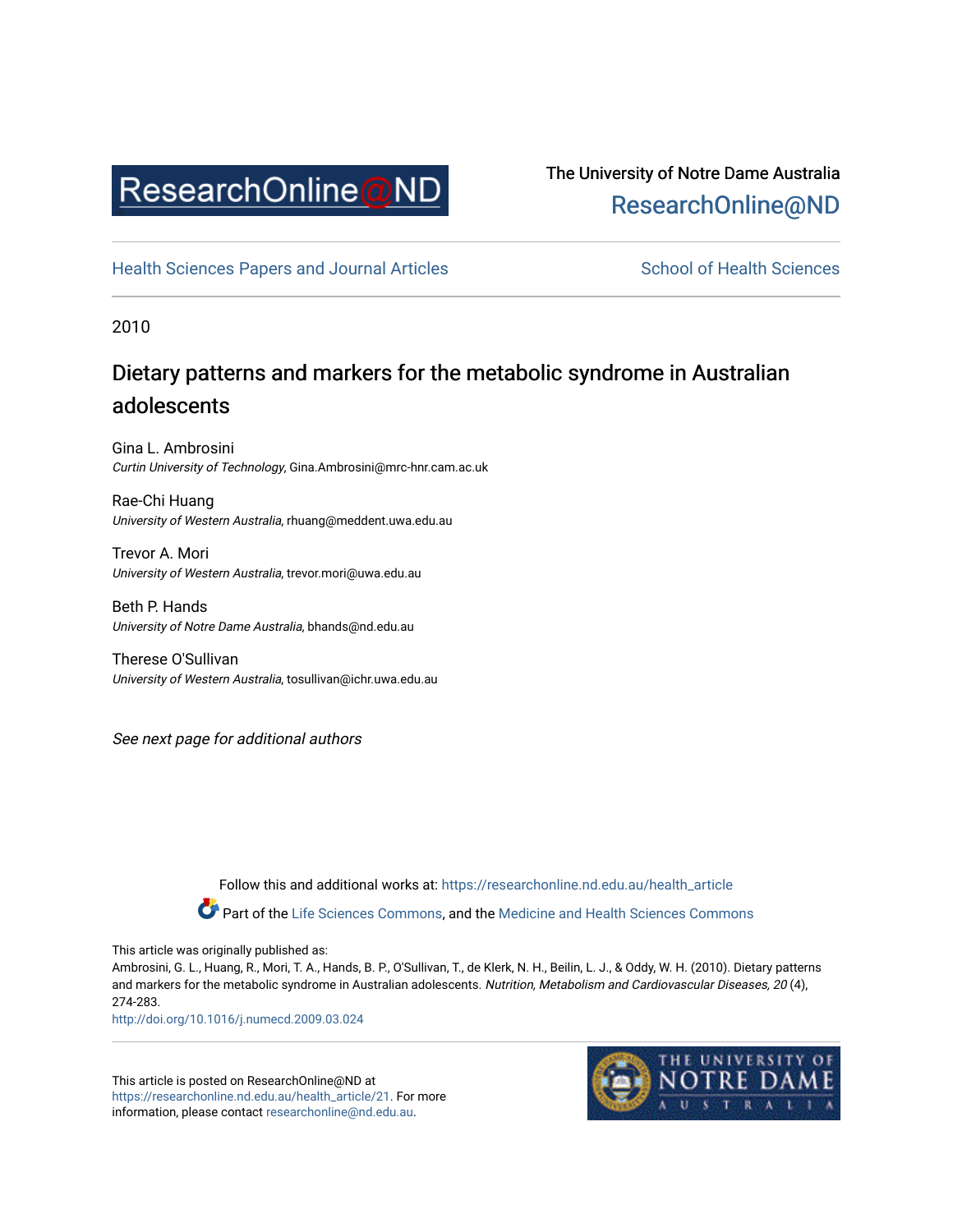### Authors

Gina L. Ambrosini, Rae-Chi Huang, Trevor A. Mori, Beth P. Hands, Therese O'Sullivan, Nicholas H. de Klerk, Lawrence J. Beilin, and Wendy H. Oddy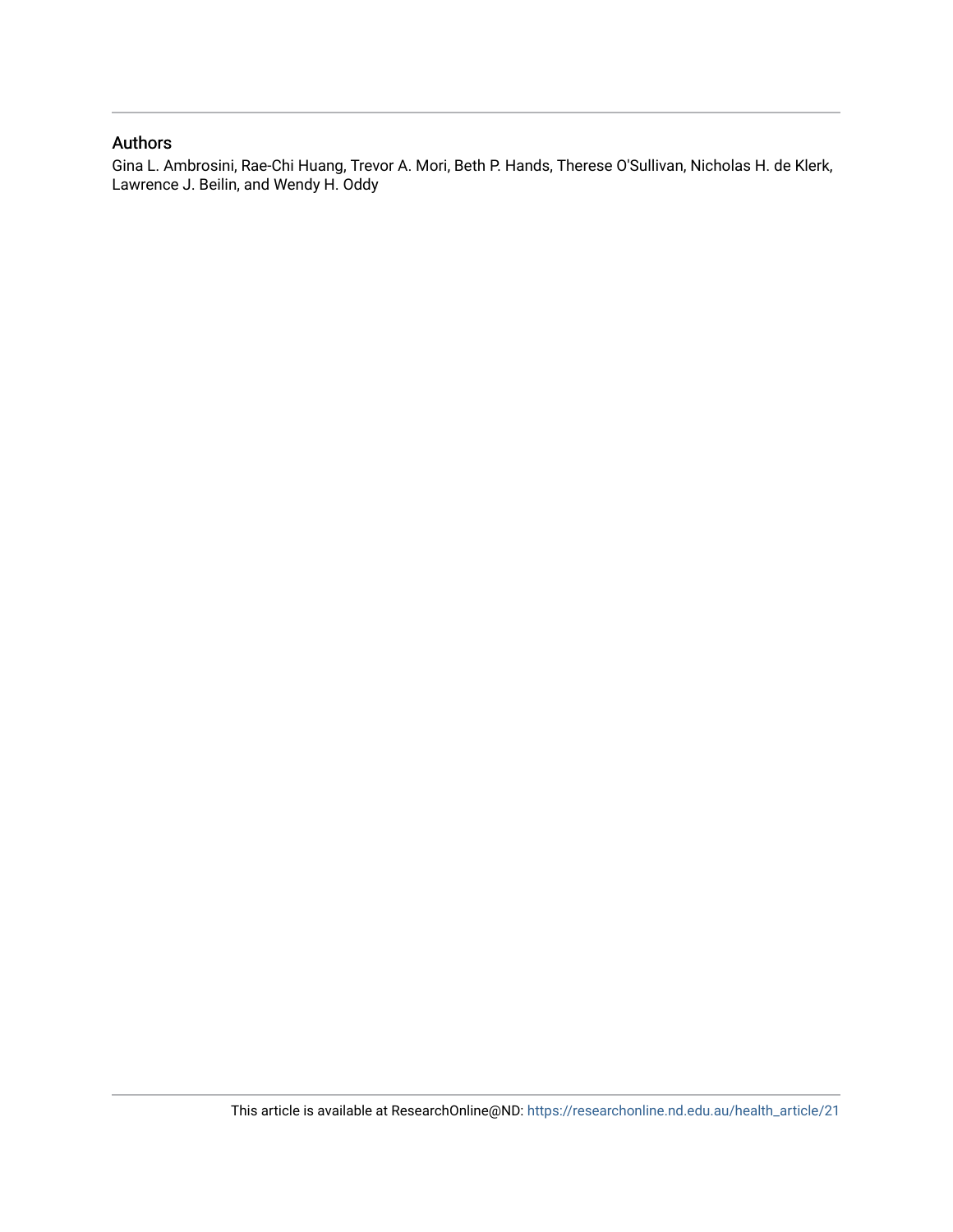

# Dietary patterns and markers for the metabolic syndrome in Australian adolescents $*$

G.L. Ambrosini a,b, R-C. Huang <sup>c</sup>, T.A. Mori <sup>c</sup>, B.P. Hands <sup>d</sup>, T.A. O'Sullivan <sup>b</sup>, N.H. de Klerk <sup>b</sup>, L.J. Beilin <sup>c</sup>, W.H. Oddy <sup>b,</sup>\*

<sup>a</sup> School of Public Health, Curtin University of Technology, Western Australia, Australia

<sup>b</sup> Telethon Institute for Child Health Research, Centre for Child Health Research, University of Western Australia,

Australia

<sup>c</sup> School of Medicine and Pharmacology, Royal Perth Hospital Unit, University of Western Australia, Australia

<sup>d</sup> School of Health Sciences, University of Notre Dame, Fremantle, Western Australia, Australia

Received 5 February 2009; received in revised form 22 March 2009; accepted 27 March 2009

### **KEYWORDS**

Adolescents; Metabolic syndrome; Dietary patterns; Cardiovascular disease; Biochemistry; Cohort study; Raine Study

Abstract Background and aims: Overweight and other risk factors for cardiovascular disease (CVD) as well as their clustering, are increasingly prevalent among adolescents. We examined dietary patterns, CVD risk factors, and the clustering of these risk factors in 1139 14-year-olds living in Western Australia.

Methods and results: Usual dietary intake was assessed using a food frequency questionnaire. Two dietary patterns, 'Western' and 'Healthy', were identified using factor analysis. Associations between these dietary patterns and BMI, waist circumference, systolic blood pressure, fasting levels of serum glucose, insulin, total cholesterol, HDL-C, LDL-C, triglycerides and insulin resistance were assessed using ANOVA. Cluster analysis identified a high risk group (the 'high risk metabolic cluster') with features akin to adult metabolic syndrome. Belonging to the 'high risk metabolic cluster' was examined in relation to dietary patterns using logistic regression, adjusting for aerobic fitness and socio-demographic factors. Higher 'Western' dietary pattern scores were associated with greater odds for the 'high risk metabolic cluster' (p for trend  $= 0.02$ ) and greater mean values for total cholesterol (p for trend  $= 0.03$ ), waist circumference (p for trend  $= 0.03$ ) and BMI (p for trend  $= 0.02$ ) in girls, but not boys. Scores for the 'Healthy' dietary pattern were not related to the 'high risk metabolic cluster' but were

E-mail address: [wendyo@ichr.uwa.edu.au](mailto:wendyo@ichr.uwa.edu.au) (W.H. Oddy).

0939-4753/\$ - see front matter @ 2009 Elsevier B.V. All rights reserved. doi:10.1016/j.numecd.2009.03.024

<sup>\*</sup> Sources of support: Telethon Institute for Child Health Research, Raine Medical Research Foundation, Telstra Research Foundation of Australia, Australian Rotary Health Research Fund, Western Australian Health Promotion Research Foundation (Healthway), and Australian National Health and Medical Research Council (Program Grant).

<sup>\*</sup> Corresponding author. Telethon Institute for Child Health Research, P.O. Box 855, West Perth WA 6872, Australia. Tel.: +61 8 9489 7879; fax: +61 8 9489 7700.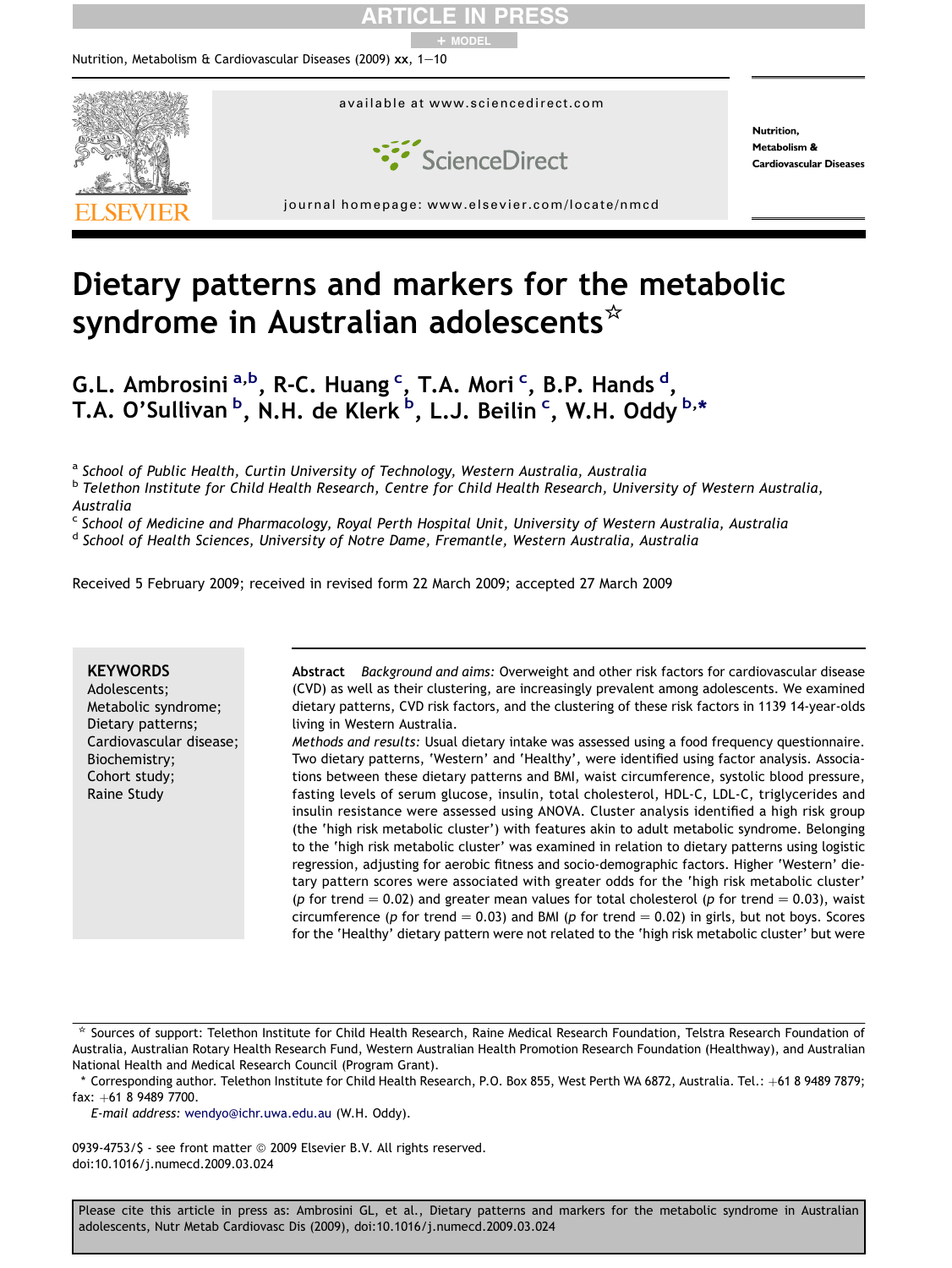inversely associated with serum glucose in boys and girls ( $p$  for trend  $= 0.01$  and 0.04, respectively) and were positively associated with HDL-C in boys (p for trend  $= 0.02$ ).

Conclusions: Dietary patterns are associated with CVD risk factors and the clustering of these risk factors in adolescence.

© 2009 Elsevier B.V. All rights reserved.

ARTICLE IN PRESS

+ MODEL

### Introduction

The pathological process of cardiovascular disease (CVD) begins during childhood [\[1\]](#page-10-0) and the prevalence of CVD risk factors, including overweight, central adiposity, hyperlipidemia, hypertension and markers of impaired glucose metabolism, is increasing among children and adolescents [\[1,2\].](#page-10-0) The clustering of these risk factors (among others) is referred to as the metabolic syndrome, and increases the risk of CVD and type 2 diabetes mellitus beyond that of its individual components [\[3\].](#page-10-0) Although there is currently no universally accepted definition for the metabolic syndrome in childhood, there is evidence that the metabolic syndrome is increasing in prevalence among children and adolescents [\[1,2\]](#page-10-0). As these risk factors are known to track into adulthood [\[2\],](#page-10-0) identifying ways of reducing their prevalence is of high public health importance.

Obesity is central to the metabolic syndrome and the increasing prevalence of the metabolic syndrome has mirrored that of the global overweight and obesity epidemics [\[2,3\]](#page-10-0). Obese and overweight children have the highest risk for the metabolic syndrome, and prevalence studies report that 9%-38% have some form of the condition [\[2\].](#page-10-0) Therefore, in addition to physical activity, dietary composition may be an important modifier of risk. The research on diet and the metabolic syndrome in children or adolescents is limited, although high intakes of fruits and vegetables have been linked with a lower risk for the metabolic syndrome  $[4-8]$  $[4-8]$  $[4-8]$ .

Dietary patterns determined using factor analysis have been shown to be useful for assessing diet-disease relationships [\[9\]](#page-10-0). Analyses using dietary patterns consider the total diet and avoid attempts to separate effects from individual foods and nutrients, which are likely to be highly correlated or too small to detect [\[9\]](#page-10-0). The aim of this study was to investigate relationships between dietary patterns and markers for the metabolic syndrome and CVD risk, including body mass index (BMI), waist circumference (WC), systolic blood pressure (SBP), serum lipids, glucose, insulin, and insulin resistance in adolescents participating in the Western Australian Pregnancy Cohort (Raine) Study.

### **Methods**

### Study population

Details of the Raine Study have been published previously [\[10\].](#page-10-0) In brief, 2900 women at  $16-20$  weeks gestation were recruited through the public antenatal clinic and local private clinics in Perth, Western Australia between 1989 and 1991. A total of 2804 women (97%) had 2868 live births, and these children have been followed up at birth and ages one, two, three, five, eight, 10 and 14 years. This paper uses data collected at the 14-year follow up.

All data collection for the Raine Study occurred in accordance with Australian National Health and Medical Research Council Guidelines for Ethical Conduct in Human Research and was approved by the ethics committees of King Edward Memorial Hospital for Women and Princess Margaret Hospital for Children, Perth, Western Australia. Informed consent was obtained from the adolescent and their primary caregiver.

### Dietary patterns

We have previously reported how dietary patterns were derived in this cohort at age 14 years [\[11\].](#page-10-0) In brief, an evaluated (Ambrosini G.L. et al, manuscript under review) semi-quantitative food frequency questionnaire (FFQ) was mailed to the study adolescents' primary caregiver to complete with the adolescent. The FFQ collected information on intake over the previous year of 212 foods or dishes, which were later collapsed into 38 food groups defined a priori [\[11\]](#page-10-0). Using PROC FACTOR in SAS [\[12\]](#page-10-0) we applied common factor analysis (maximum likelihood method) on all 38 food group intakes to identify major dietary patterns. The factor solution was limited to factors with an eigen value  $>1$ . The scree plot assisted with determining the number of factors to retain. Varimax rotation was applied to the factor solution to improve interpretability and retain independent patterns. The two major dietary patterns; 'Western' and 'Healthy' explained 84% of the total variance in food group intakes. Foods with a factor loading greater than  $|0.30|$  were the main contributors to dietary pattern scores and thus, best characterise each pattern ([Table 1](#page-4-0)). These dietary patterns were similar when analysed separately for boys and girls [\[11\],](#page-10-0) therefore, dietary patterns based on boys and girls combined, are presented. Every subject received a score for each dietary pattern measured on the z-scale. These scores were categorised into quartiles based on the total sample distribution.

### Biochemistry

Blood samples were collected from consenting study participants after fasting overnight. Samples were analysed in the PathWest Laboratories at Royal Perth Hospital for serum insulin, glucose, triglycerides, total cholesterol, HDL-cholesterol (HDL-C) and calculated LDL-cholesterol (LDL-C), using standardised methodologies. Homeostasis Model Assessment (HOMA) was calculated as a measure of insulin sensitivity using the formula: [fasting insulin  $(\mu U)$ ml)  $\times$  fasting glucose (mM)]/22.5 [\[13\]](#page-10-0). Full details of serum assay methods have been published previously [\[14\].](#page-10-0)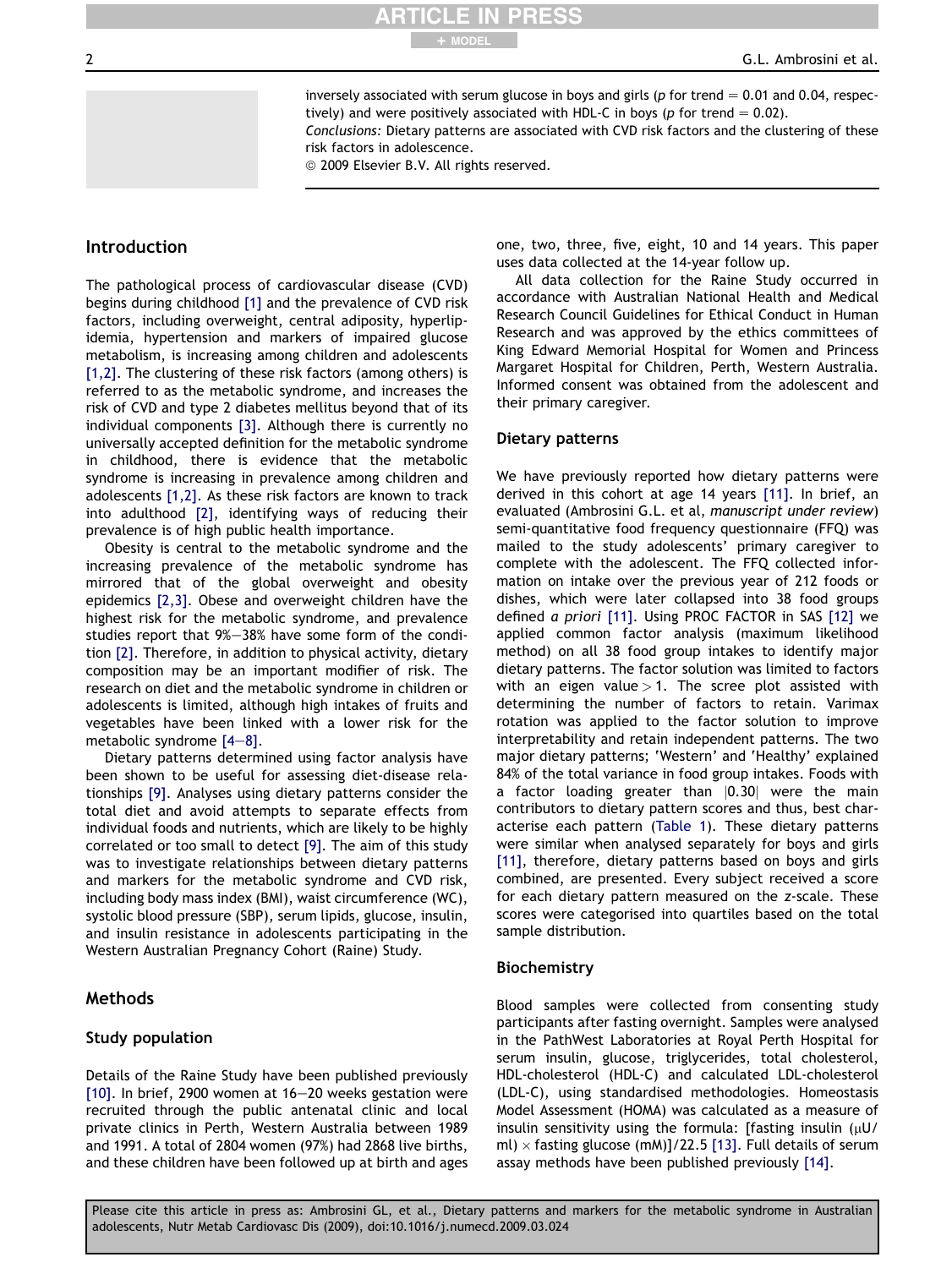#### <span id="page-4-0"></span>Dietary patterns and metabolic syndrome in adolescents 3

Table 1 Dietary patterns and their factor loadings in the Raine Cohort at 14 years of age.

| Food group                       |           | Factor loadings <sup>a</sup> |
|----------------------------------|-----------|------------------------------|
|                                  | 'Healthy' | 'Western'                    |
|                                  | pattern   | pattern                      |
| Whole grains                     | 0.39      | $-0.12$                      |
| Yellow or red vegetables         | 0.56      | 0.12                         |
| Leafy green vegetables           | 0.49      | 0.00                         |
| Tomato                           | 0.49      | 0.00                         |
| Cruciferous vegetables           | 0.48      | 0.27                         |
| Other vegetables                 | 0.66      | 0.22                         |
| Fresh fruit                      | 0.48      | $-0.02$                      |
| Legumes                          | 0.43      | 0.19                         |
| Fish, steamed, grilled or tinned | 0.33      | 0.05                         |
| <b>Red meat</b>                  | 0.14      | 0.46                         |
| Processed meats                  | $-0.02$   | 0.41                         |
| Takeaway foods                   | $-0.20$   | 0.53                         |
| Refined grains                   | 0.03      | 0.42                         |
| Potato, fried e.g. french fries  | $-0.25$   | 0.39                         |
| Potato, not fried                | 0.21      | 0.34                         |
| Confectionery                    | $-0.14$   | 0.46                         |
| Crisps                           | $-0.22$   | 0.39                         |
| Soft drinks                      | $-0.18$   | 0.37                         |
| Cakes, biscuits                  | 0.10      | 0.34                         |
| Sauces and dressings             | 0.13      | 0.34                         |
| Full fat dairy products          | 0.00      | 0.30                         |
| Low fat dairy products           | 0.22      | $-0.10$                      |
| Milk dishes                      | 0.13      | 0.20                         |
| Fish, fried or battered          | 0.02      | 0.23                         |
| Poultry                          | 0.01      | 0.29                         |
| Meat dishes                      | 0.26      | 0.15                         |
| Eggs                             | 0.20      | 0.24                         |
| Soups                            | 0.26      | 0.26                         |
| Canned fruit                     | 0.26      | 0.11                         |
| Dried fruit                      | 0.23      | 0.00                         |
| Mineral water                    | 0.23      | $-0.05$                      |
| Juices                           | 0.19      | $-0.02$                      |
| Added sugar                      | 0.13      | 0.21                         |
| Nuts                             | 0.17      | $-0.02$                      |
| % Variance                       | 50        | 34                           |

Written permission to reproduce this table from [\[11\]](#page-10-0) has been provided by Cambridge University Press.

<sup>a</sup> Those foods with a factor loading  $>$  0.30 are shown in italics.

### Anthropometry and physical activity

All adolescents eligible for the 14-year follow up were requested to attend the Telethon Institute for Child Health Research in Perth, Western Australia, for physical examinations. These included calibrated measurements of height and weight using electronic chair scales and stadiometer. WC was measured by horizontally positioning a tape measure across the belly button and at the smallest girth at the back, with the average of two measurements being used. Blood pressure was measured after resting supine for 5 min. A Dinamap recorder automatically recorded blood pressure every 2 min, and the average of the second and subsequent SBP readings was used for this analysis.

### Identifying adolescents at high risk for the metabolic syndrome

Controversy exists over defining the metabolic syndrome in adolescents and to date, there is no universally accepted criteria [\[1,2\].](#page-10-0) As an alternative to definitions for the metabolic syndrome, a two-step cluster analysis was previously conducted in this cohort using BMI, SBP, serum triglycerides and HOMA measured at 14 years of age [\[14\]](#page-10-0). This classified adolescents into one of two clusters (or groups) indicating risk for the metabolic syndrome: the 'high risk metabolic cluster' and 'low risk metabolic cluster' [\[14\].](#page-10-0) The differences between these groups are shown in [Table 2](#page-5-0).

### Statistical methods

We hypothesised that the 'Western' dietary pattern would be positively associated with the 'high risk metabolic cluster' and with components of the metabolic syndrome including: higher BMI, WC, SBP, fasting insulin, glucose, triglycerides, total cholesterol, LDL-C and HOMA, and lower HDL-C. We also hypothesised that the opposite would be true for the 'Healthy' dietary pattern.

To describe the dietary patterns, selected nutrient intakes, BMI and WC were compared across quartiles of the dietary pattern scores using ANOVA and adjusting for total energy intake. Logistic regression was used to estimate the odds of being in the 'high risk metabolic cluster' according to both dietary patterns using PROC LOGISTIC in SAS [\[12\]](#page-10-0). Analysis of variance was used to compare mean values for individual components of the metabolic syndrome according to quartiles of the dietary pattern scores using PROC GLM in SAS, with p-values adjusted for multiple comparisons using the Dunnett-Hsu method. Variables showing nonnormal distributions, including serum insulin and triglycerides, HOMA, BMI and WC, were log-transformed before analyses and exponentiated for reporting.

We have previously reported that the 'Healthy' and 'Western' dietary patterns in this cohort are correlated with socio-demographic and lifestyle factors, including sex, maternal education, being in a two parent family and hours spent watching television per day [\[11\].](#page-10-0) Therefore, we considered these variables as potential confounders, along with aerobic fitness (watts) and total energy intake (MJ). Total energy intake was positively correlated with both dietary patterns [\[11\]](#page-10-0) and may be an independent risk factor for the outcomes examined in this study.

BMI and WC were included in models where biochemical measurements or blood pressure was the outcome. Both BMI and WC may be important predictors of the metabolic syndrome [\[16\]](#page-10-0) but the two are highly correlated in this cohort. Therefore, we classified individuals into one of four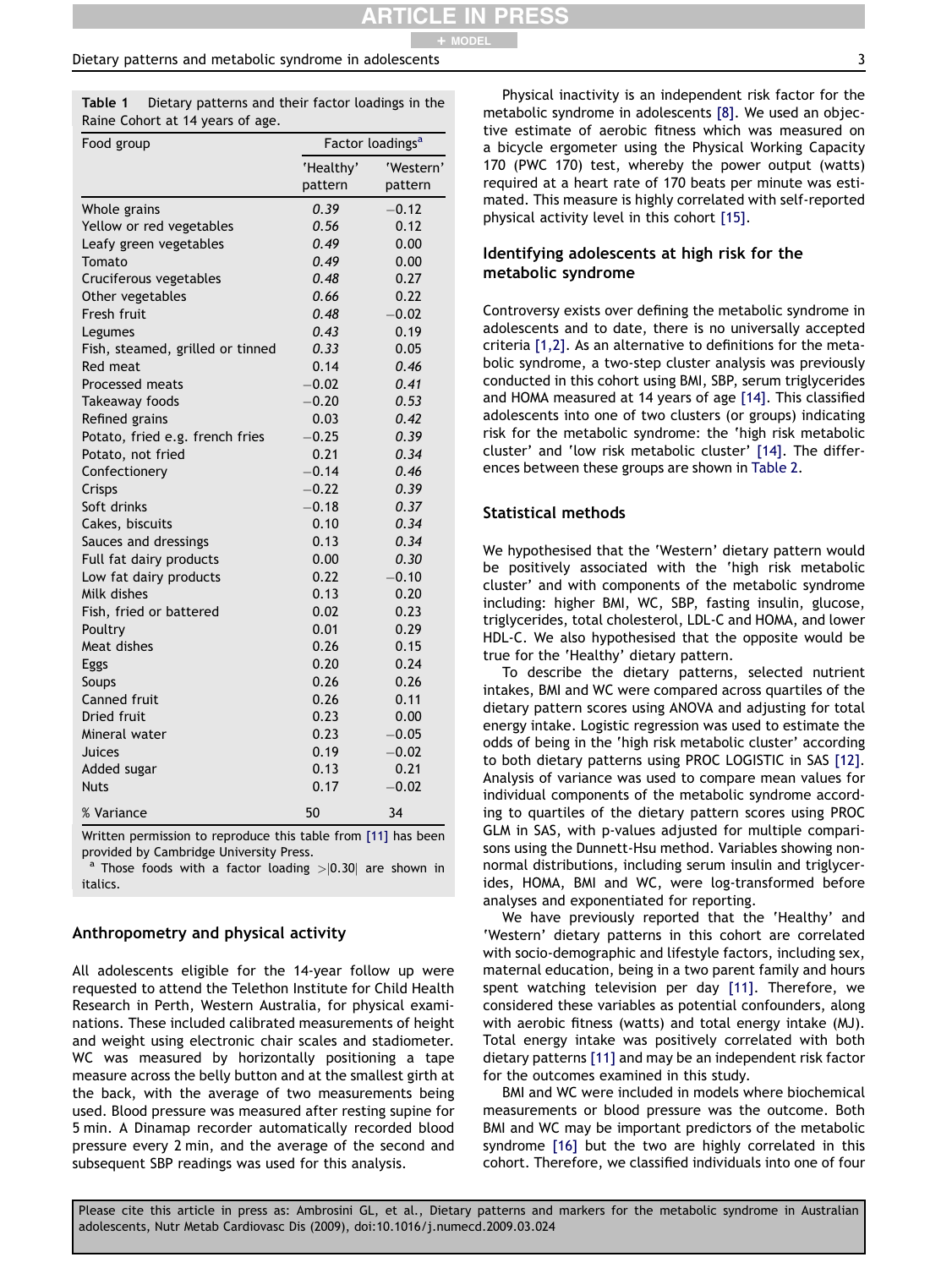## ARTICLE IN PRESS + MODEL

|                                           | 'High risk metabolic<br>cluster' $(n = 318)$ | 'Low risk metabolic<br>cluster' $(n = 821)$ |                         |
|-------------------------------------------|----------------------------------------------|---------------------------------------------|-------------------------|
|                                           | $n (%)^a$                                    | $n (%)^a$                                   | p-Value <sup>b</sup>    |
| Gender                                    |                                              |                                             |                         |
| Female                                    | 173 (54.4)                                   | 373 (45.4)                                  | 0.007                   |
| Male                                      | 145 (45.6)                                   | 448 (54.6)                                  |                         |
| Combined BMI and waist circumference      |                                              |                                             |                         |
| Lean or normal weight, acceptable waist   | 78 (24.9)                                    | 664 (81.7)                                  | $<$ 0.0001              |
| Lean or normal weight, unacceptable waist | 25(8.0)                                      | 66(8.1)                                     |                         |
| Overweight or obese, acceptable waist     | 17(5.4)                                      | 21(2.6)                                     |                         |
| Overweight or obese, unacceptable waist   | 193 (61.7)                                   | 62(7.6)                                     |                         |
| Maternal education                        |                                              |                                             |                         |
| 10 years or less                          | 173 (56.2)                                   | 541 (67.8)                                  | < 0.001                 |
| $>10$ years                               | 135 (43.8)                                   | 257 (32.2)                                  |                         |
|                                           |                                              |                                             |                         |
| Single parent family<br>No                | 221 (69.9)                                   | 662 (80.8)                                  | $<$ 0.0001              |
| Yes                                       | 95(30.1)                                     | 157 (19.2)                                  |                         |
|                                           |                                              |                                             |                         |
| Hours of TV per day                       |                                              |                                             |                         |
| $<$ 1 or none                             | 32(10.1)                                     | 166 (20.3)                                  | $<$ 0.001               |
| $1 - 2$<br>$>2-3$                         | 109 (34.4)                                   | 265 (32.4)                                  |                         |
| >3                                        | 124(39.1)<br>52 (16.4)                       | 286 (35.0)<br>101(12.3)                     |                         |
|                                           |                                              |                                             |                         |
|                                           | mean (SD)                                    | mean (SD)                                   | $p$ -value <sup>c</sup> |
| Weight (kg)                               | 70.0 (15.3)                                  | 53.4 $(8.5)$                                | $<$ 0.0001              |
| Height (m)                                | 1.65(0.07)                                   | 1.64(0.08)                                  | 0.04                    |
| Body mass index                           | 25.5(4.9)                                    | 19.8(2.3)                                   | $<$ 0.0001              |
| Waist circumference (cm)                  | 86.2 (12.3)                                  | 71.7(6.6)                                   | $<$ 0.0001              |
| Arm circumference (cm)                    | 28.2(4.3)                                    | 24.0(2.8)                                   | $<$ 0.0001              |
| Systolic blood pressure                   | 114 (11.0)                                   | 110 (9.5)                                   | $<$ 0.0001              |
| PWC 170 (watts) $d$                       | 111.7(26.7)                                  | 111.2(30.1)                                 | 0.78                    |
| Total energy intake (KJ/day)              | 9426 (3002)                                  | 9722 (3037)                                 | 0.14                    |
| Fasting serum concentrations              |                                              |                                             |                         |
| Glucose (mmolL)                           | 4.9(0.69)                                    | 4.7(0.4)                                    | $<$ 0.0001              |
| Insulin (mU/L)                            | 18.5(10.9)                                   | 9.3(3.9)                                    | $<$ 0.0001              |
| HOMA <sup>e</sup>                         | 4.2(3.0)                                     | 1.9(0.9)                                    | $<$ 0.0001              |
| Total cholesterol (mmol/L)                | 4.4(0.8)                                     | 4.1(0.7)                                    | $<$ 0.0001              |
| HDL-cholesterol (mmol/L)                  | 1.2(0.2)                                     | 1.5(0.3)                                    | $<$ 0.0001              |
| Calculated LDL-cholesterol (mmol/L)       | 2.5(0.7)                                     | 2.3(0.6)                                    | $<$ 0.0001              |
| Triglycerides (mmol/L)                    | 1.4(0.8)                                     | 0.8(0.3)                                    | $<$ 0.0001              |

<sup>a</sup> For some variables the number of subjects does not add up to total due to small numbers of subjects with missing data.<br><sup>b</sup> p-Value for chi-squared test.<br><sup>c</sup> p-Value for *t*-test.<br><sup>d</sup> Physical Working Capacity 170 (PWC reported in power output (watts). The test is completed on a bicycle ergometer as a measure of aerobic fitness, and a higher value indicates greater aerobic fitness.

<sup>e</sup> Homeostasis Model Assessment.

groups: lean or normal weight with acceptable WC, lean or normal weight with unacceptable WC, overweight or obese with acceptable WC and overweight or obese with unacceptable WC [\[17\]](#page-10-0). Lean, normal, overweight and obese status was determined by applying age- and sex-specific cut offs for BMI developed by Cole et al. [\[18\].](#page-10-0) An unacceptable WC was defined as being greater than the 80th percentile for age and sex [\[19\]](#page-10-0). This has been shown to be a highly sensitive and specific cut-off for identifying high trunk fat mass in Australian children and adolescents when compared to dual-energy X-ray absorptiometry measurements [\[19\]](#page-10-0).

ANOVA and logistic regression models began with the full model including all potential confounders. Using a manual, backward process, only those that explained a significant amount of variation ( $p < 0.05$ ) were retained in the model, however, dietary pattern quartiles and total energy intake

<span id="page-5-0"></span>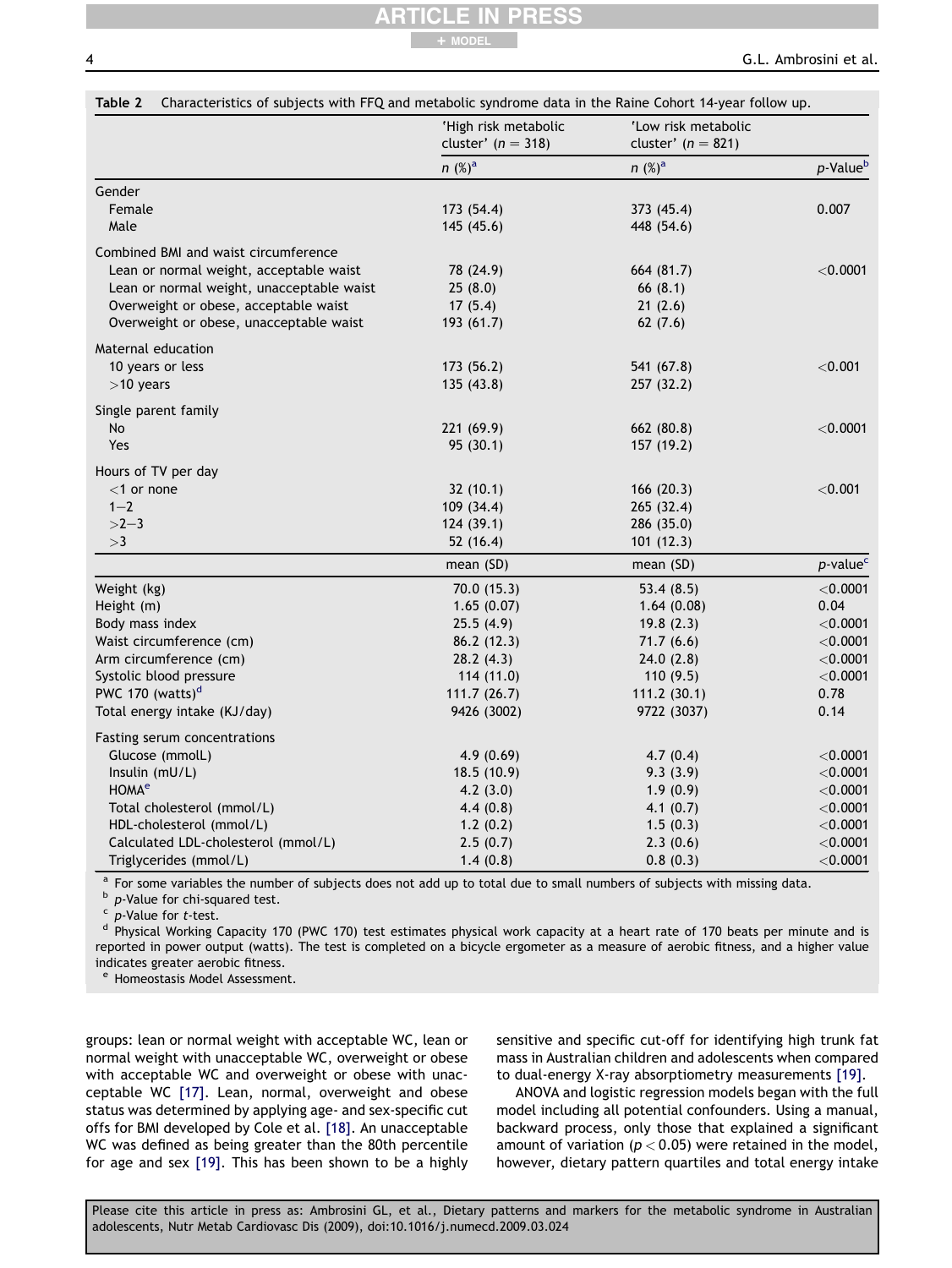#### Dietary patterns and metabolic syndrome in adolescents 5

were retained in all models. Because of possible sex differences related to body composition and pubertal status in this age group, we conducted separate analyses for boys and girls.

### Results

There were 2337 adolescents eligible (alive and not withdrawn from the study) for the 14-year follow up. The FFQ was completed by 1631 adolescents. Serum assays were completed for 1377 adolescents (their distributions have been reported previously [\[14\]\)](#page-10-0). Seventy nine (79) subjects who had not fasted were removed from this analysis. In total, 1139 adolescents (546 girls and 593 boys) provided biochemical and dietary pattern data. Of these, 318 (173 girls and 145 boys) fell into the 'high risk metabolic cluster' and 821 fell into the 'low risk metabolic cluster'; their characteristics are shown in [Table 2](#page-5-0). Adolescents in this analysis did not differ according to sex, BMI, WC, family income or single parent family status, compared with other participants who responded to the 14-year follow up (data not shown).

Nutrient profiles for 'Healthy' and 'Western' dietary patterns are shown in [Appendix 1](#page-9-0). The main differences between the two patterns pertained to fat, sugar, folate, fibre and sodium intakes. With increasing score for the 'Healthy' pattern, the mean percentage of total energy intake from total fat, saturated fat, monounsaturated fat and refined sugars decreased ( $p < 0.001$ ), while percentage of total energy from protein, total carbohydrate, natural sugars, folate and fibre increased  $(p < 0.01)$ . With increasing 'Western' pattern score, the mean percentage of total energy intake from total fat, saturated fat, monounsaturated fat, refined sugars and sodium increased  $(p < 0.0001)$  and percentage of energy from total carbohydrate, natural sugars, folate and fibre decreased  $(p < 0.0001)$ . Mean WC and BMI did not vary significantly according to quartiles of either dietary pattern.

Associations between dietary patterns and odds of being in the 'high risk metabolic cluster' are shown in Table 3. For girls, the odds were approximately 2.5 times higher ( $p < 0.05$ ) in the highest quartile of the 'Western' pattern compared with the lowest. An increasing trend in odds was observed across quartiles of the 'Western' pattern both before ( $p = 0.01$ ) and after ( $p = 0.02$ ) adjustment for multiple confounders. No relationship was seen with the 'Western' pattern in boys. Neither boys nor girls showed statistically significant relationships between the 'Healthy' pattern and being in the 'high risk metabolic cluster'.

Girls showed increases in mean WC (p for trend  $= 0.03$ ) and BMI (p for trend  $= 0.02$ ) with increasing quartile for the 'Western' dietary pattern ([Table 4\)](#page-7-0). There were no relationships for boys between mean WC, BMI and SBP and either dietary pattern ([Table 4\)](#page-7-0).

Mean serum concentrations of lipids, glucose, insulin and HOMA according to dietary pattern quartiles are presented in [Table 5](#page-8-0). The 'Western' pattern appeared more important for girls, whereas the 'Healthy' pattern appeared more important for boys. A consistent finding was that with increasing 'Healthy' dietary pattern score, Table 3 Dietary pattern score and odds of 'high risk metabolic cluster' vs. 'low risk metabolic cluster'.

| <b>INCLADULIC CLUSTEI</b>  | vJ.           |                      | <b>TOW HOW HIGRODORE CROSTER</b>           |                      |                                                                                |
|----------------------------|---------------|----------------------|--------------------------------------------|----------------------|--------------------------------------------------------------------------------|
| Dietary                    |               | Model 1 <sup>a</sup> |                                            | Model 2 <sup>b</sup> |                                                                                |
| pattern                    |               |                      | OR (95% CI)                                |                      | OR (95% CI)                                                                    |
| Girls                      |               |                      |                                            |                      |                                                                                |
| 'Healthy'                  |               |                      |                                            |                      | n (N) <sup>c</sup> 1.20 (0.95–1.51) <sup>d</sup> 1.27 (0.98–1.65) <sup>d</sup> |
| Q1                         | 41 (78) 1.00  |                      |                                            | 1.00                 |                                                                                |
| Q <sub>2</sub>             |               |                      | 45 (106) 0.86 (0.51-1.45) 0.91 (0.51-1.65) |                      |                                                                                |
| Q <sub>3</sub>             |               |                      | 36 (102) 0.75 (0.43-1.30) 0.78 (0.42-1.45) |                      |                                                                                |
| Q4                         |               |                      | 51 (87) 1.38 (0.80-2.38) 1.51 (0.82-2.78)  |                      |                                                                                |
| $p$ for trend <sup>e</sup> |               | 0.35                 |                                            | 0.24                 |                                                                                |
| 'Western'                  |               |                      |                                            |                      | n (N) <sup>c</sup> 1.82 (1.28–2.60) <sup>d</sup> 1.72 (1.17–2.54) <sup>d</sup> |
| Q <sub>1</sub>             | 53 (141) 1.00 |                      |                                            | 1.00                 |                                                                                |
| Q <sub>2</sub>             |               |                      | 46 (89) 1.56 (0.94-2.60) 1.84 (1.04-3.26)  |                      |                                                                                |
| Q <sub>3</sub>             |               |                      | 37 (76) 1.64 (0.89-3.04) 2.11 (1.08-4.18)  |                      |                                                                                |
| Q4                         |               |                      | 37 (67) 2.67 (1.22-5.89) 2.50 (1.05-5.98)  |                      |                                                                                |
| p for trend <sup>e</sup>   |               | 0.01                 |                                            | 0.02                 |                                                                                |
| <b>Boys</b>                |               |                      |                                            |                      |                                                                                |
| 'Healthy'                  |               |                      |                                            |                      | $n(N)^c$ 0.95 $(0.76-1.19)^d$ 1.04 $(0.83-1.31)^d$                             |
| Q <sub>1</sub>             | 43 (126) 1.00 |                      |                                            | 1.00                 |                                                                                |
| Q <sub>2</sub>             |               |                      | 38 (97) 1.16 (0.69-1.94) 1.31 (0.75-2.28)  |                      |                                                                                |
| Q <sub>3</sub>             |               |                      | 34 (108) 0.94 (0.56-1.59) 1.15 (0.66-2.01) |                      |                                                                                |
| Q4                         |               |                      | 30 (117) 0.77 (0.44-1.35) 0.98 (0.54-1.79) |                      |                                                                                |
| p for trend <sup>e</sup>   |               | 0.32                 |                                            | 0.92                 |                                                                                |
| 'Western'                  |               |                      |                                            |                      | n (N) <sup>c</sup> 1.20 (0.88–1.64) <sup>d</sup> 1.07 (0.77–1.49) <sup>d</sup> |
| Q1                         | 25 (72) 1.00  |                      |                                            | 1.00                 |                                                                                |
| Q <sub>2</sub>             |               |                      | 42 (110) 1.05 (0.57-1.93) 0.94 (0.50-1.78) |                      |                                                                                |
| Q <sub>3</sub>             |               |                      | 32 (120) 0.73 (0.37-1.45) 0.55 (0.27-1.13) |                      |                                                                                |
| Q4                         |               |                      | 46 (146) 1.01 (0.49-2.20) 0.66 (0.30-1.49) |                      |                                                                                |
| p for trend <sup>e</sup>   |               | 0.81                 |                                            | 0.17                 |                                                                                |

<sup>a</sup> Logistic regression, adjusting for total energy intake.<br><sup>b</sup> Logistic regression, adjusting for total energy intake (MJ), television viewing time (hrs/day), aerobic fitness (estimated power output (watts) at  $HR = 170$  bpm), single parent status and maternal education (>10 or  $\leq$ 10 years). <sup>c</sup> n = number of subjects in 'high risk metabolic cluster',

 $N =$  number in 'low risk metabolic cluster'.<br>d Dietary pattern score analysed as a continuous variable.<br>e Test for trend where dietary pattern quartile was analysed as a continuous variable.

mean serum glucose decreased for boys (p for trend = 0.01) and girls (p for trend = 0.04). Among girls, higher 'Western' pattern scores were associated with an increasing trend in total cholesterol (p for trend  $= 0.03$ ) and a statistically non-significant increasing trend in insulin concentration (p for trend  $= 0.06$ ). Among boys, higher 'Healthy' pattern scores were associated with greater mean HDL-C concentrations ( $p$  for trend = 0.02) and were inversely associated with HOMA, however, this was not statistically significant (p for trend  $= 0.08$ ). For both boys and girls, the variable combining different levels of BMI and waist circumference was a statistically significant predictor  $(p < 0.05)$  for all serum concentrations, except total cholesterol. Subjects in the 'overweight or obese with unacceptable WC' category had significantly higher levels of glucose, insulin, HOMA, LDL-C, TG and SBP, and significantly lower levels of HDL-C.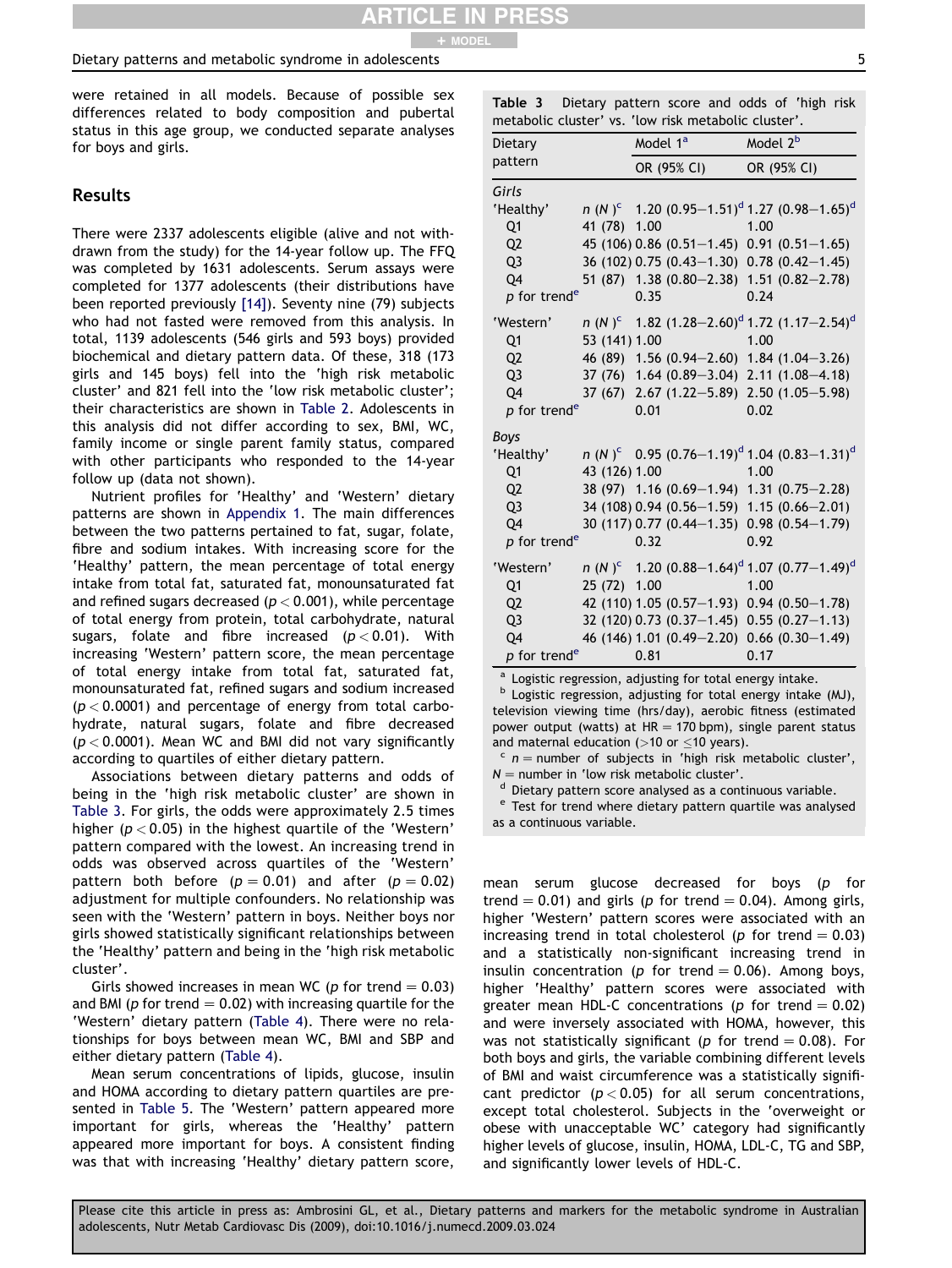<span id="page-7-0"></span>

| dietary pattern score <sup>a</sup>                             |  |  |
|----------------------------------------------------------------|--|--|
| <b>Table 4</b> Waist circumference, BMI and SBP by quartile of |  |  |
|                                                                |  |  |

ARTICLE IN PRESS

+ MODEL

| Dietary<br>pattern                                                                                   | WC (cm) | BMI $(kg/m2)$                                                                                                                                                                                                                | SBP (mmHg) |
|------------------------------------------------------------------------------------------------------|---------|------------------------------------------------------------------------------------------------------------------------------------------------------------------------------------------------------------------------------|------------|
| Girls<br>'Healthy'<br>Q <sub>1</sub><br>Q2<br>Q <sub>3</sub><br>Q4<br>p for<br>trend <sup>b</sup>    | 0.38    | 75.9 (73.9, 77.8) 21.8 (21.0, 22.5) 111 (109, 114)<br>74.3 (72.6, 76.0) 21.0 (20.3, 21.6) 112 (110, 114)<br>74.0 (72.3, 75.7) 21.3 (20.7, 22.0) 112 (110, 114)<br>77.0 (75.2, 78.8) 22.5 (21.8, 23.2) 113 (111, 115)<br>0.09 | 0.33       |
| 'Western'<br>Q <sub>1</sub><br>Q <sub>2</sub><br>Q <sub>3</sub><br>04<br>p for<br>trend <sup>b</sup> | 0.03    | 73.5 (71.5, 75.4) 20.9 (20.2, 21.7) 112 (109, 114)<br>75.2 (73.4, 77.2) 21.4 (20.7, 22.1) 113 (111, 115)<br>74.7 (72.8, 76.7) 21.6 (20.9, 22.4) 112 (110, 114)<br>77.7 (75.3, 80.2) 22.6 (21.6, 23.6) 112 (110, 115)<br>0.02 | 0.89       |
| <b>Boys</b><br>'Healthy'<br>Q1<br>Q2<br>Q <sub>3</sub><br>Q4<br>p for<br>trend <sup>b</sup>          | 0.68    | 76.8 (75.1, 78.6) 21.4 (20.7, 22.0) 117 (115, 119)<br>77.2 (75.3, 79.1) 21.8 (21.1, 22.5) 117 (115, 119)<br>77.2 (75.2, 79.2) 21.5 (20.8, 22.2) 117 (115, 119)<br>76.2 (74.2, 78.2) 21.1 (20.4, 21.8) 117 (115, 119)<br>0.58 | 0.80       |
| 'Western'<br>Q1<br>Q <sub>2</sub><br>Q <sub>3</sub><br>Q4<br>p for<br>trend <sup>b</sup>             | 0.36    | 75.5 (73.1, 77.9) 21.2 (20.3, 22.1) 118 (116, 121)<br>78.0 (76.1, 80.0) 21.9 (21.2, 22.6) 117 (115, 119)<br>76.1 (74.2, 78.1) 21.2 (20.6, 22.0) 115 (113, 117)<br>77.7 (75.6, 79.9) 21.4 (20.6, 22.2) 118 (115, 120)<br>0.93 | 0.58       |

a Mean values (95% CI) estimated using ANOVA adjusting for: total energy intake (MJ), aerobic fitness (estimated power output (watts) at  $HR = 170$  bpm), single parent status, maternal education ( $>10$  or  $<$ 10 years), body mass index and waist circumference combined (SBP only).

b Obtained by analysing the dietary pattern quartile as a continuous variable.

### **Discussion**

This study indicated that a 'Western' dietary pattern was associated with a greater risk for metabolic syndrome and some of its components, including serum total cholesterol, higher BMI and higher WC, among female adolescents. A 'Healthy' dietary pattern was associated with lower levels of serum glucose in both male and female adolescents.

The inverse association between a 'Healthy' dietary pattern and fasting serum glucose concentration is a new and important finding in this age group. Long-term hyperglycemia, even in individuals who do not develop diabetes mellitus, is directly related to the risk of developing microvascular and macrovascular complications such as CVD [\[20\].](#page-10-0) Vegetables, fruits, legumes and whole grains were dominant in the 'Healthy' dietary pattern. These foods are important sources of nutrients that may affect glucose metabolism, e.g., soluble fibre [\[21\]](#page-11-0) and potentially influence development of the metabolic syndrome and diabetes mellitus. A dietary pattern similar to our 'Healthy' pattern has been associated with decreased risks for type 2 diabetes mellitus in adults [\[22,23\].](#page-11-0)

An explanation of why these two independent dietary patterns show different relationships in boys and girls is beyond the scope of this paper. However, possibilities include hormonal effects on the metabolic syndrome related to the fact that most of the girls in this study were post-pubertal [\[24\]](#page-11-0), differences between boys and girls in lipid accumulation [\[25\]](#page-11-0), or unrecognised lifestyle confounders.

To date, three other studies have examined dietary patterns using factor analysis and CVD risk factors or the metabolic syndrome in adolescents. An Australian study reported three major dietary patterns using national nutrition data from 764 adolescents: (1) fruit, fish, cereal and salad, (2) high fat and sugar, and (3) vegetables [\[5\].](#page-10-0) Adolescents in the upper tertile for the first pattern had significantly lower diastolic blood pressure than those in the lowest tertile, after adjustment for age, sex and physical activity. BMI, WC and SBP were not related to these dietary patterns [\[5\].](#page-10-0) In a study of 4811 Iranian adolescents, hypertriglyceridemic waist (HW) phenotype, i.e., abnormal triglyceride concentration coupled with high WC (>75th percentile), was used to define the presence of metabolic syndrome. Two dietary patterns were identified: one high in salty/fatty snacks, sweets, fast foods and animal protein, the other high in dairy, vegetables and fruit. The 'unhealthy' dietary pattern was positively associated with the HW phenotype, while there was a weak inverse association between HW phenotype and the dairy, vegetable and fruit pattern [\[6\]](#page-10-0). These findings were generally repeated in subsequent analyses of food group intakes and the metabolic syndrome defined using a modified Adult Treatment Panel III in the same study population [\[7\]](#page-10-0). However, BMI and physical activity were not considered in either analysis. The Bogalusa Heart Study (US) included 1275 adolescents and young adults aged 12 $-24$  years [\[4\]](#page-10-0). Twelve dietary patterns were observed in food intakes measured between 1981 and 1983. A 'fruit and vegetable' pattern was associated with higher levels of HDL-cholesterol and lower levels of triglycerides and LDL-cholesterol. 'Sugary foods' and 'fats and pasta' patterns were positively associated with higher LDL-cholesterol levels [\[4\].](#page-10-0)

These studies generally support our findings and those from adult populations  $[26-28]$  $[26-28]$  $[26-28]$ . However, comparisons between studies on adolescents are limited due to the use of different definitions for the metabolic syndrome and lack of control for confounding factors. Furthermore, none of the reviewed studies reported separate results for boys and girls whereas, our results suggest sex differences in the relationships between dietary patterns and the metabolic syndrome in adolescents.

This study benefits from being a population-based study in which a range of socio-demographic information has been collected, thus allowing a thorough investigation of possible confounders. Other studies show that dietary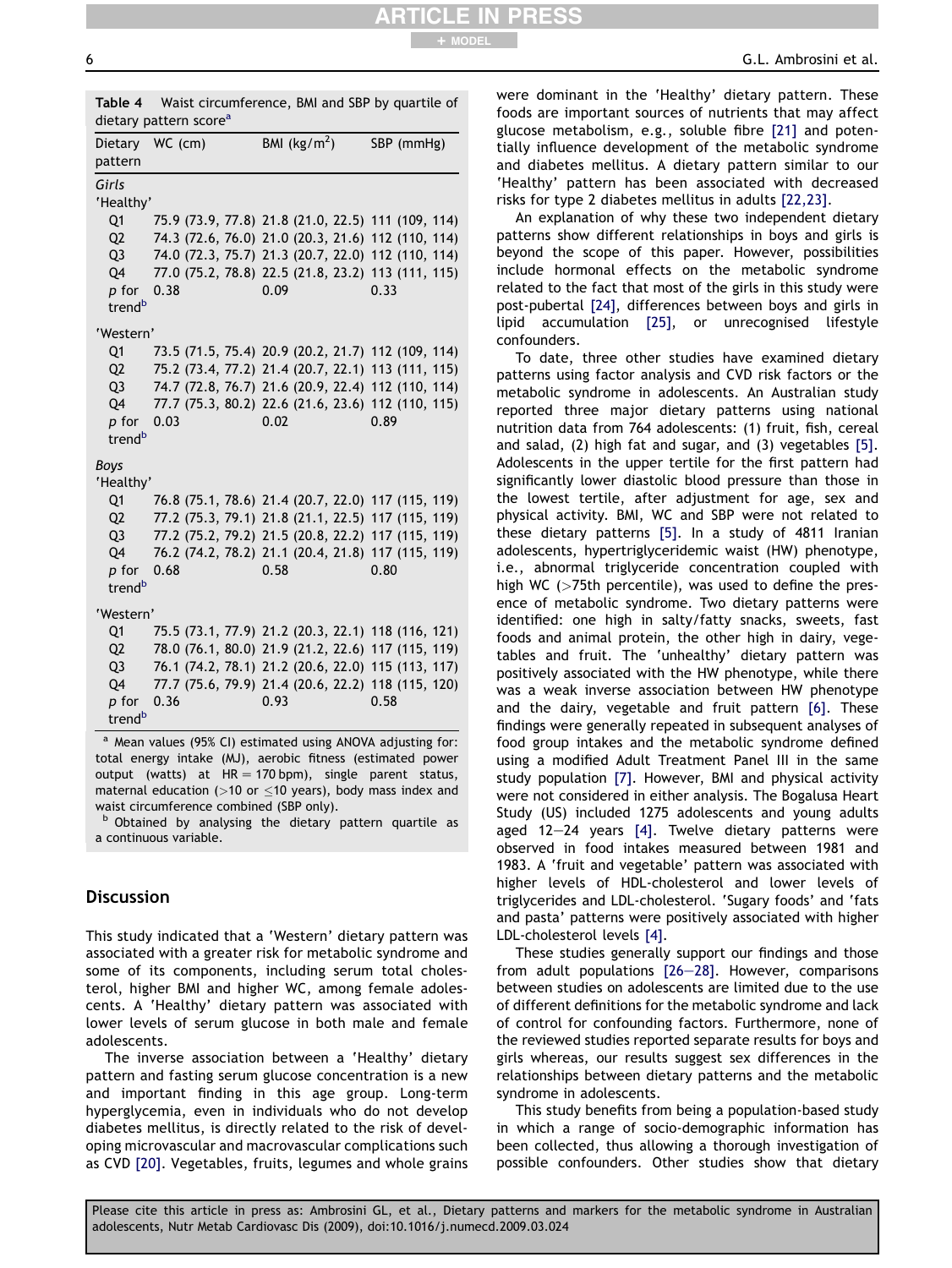### ARTICLE IN PRESS + MODEL

### <span id="page-8-0"></span>Dietary patterns and metabolic syndrome in adolescents **7** and 7 and 7 and 7 and 7 and 7 and 7 and 7 and 7 and 7 and 7 and 7 and 7 and 7 and 7 and 7 and 7 and 7 and 7 and 7 and 7 and 7 and 7 and 7 and 7 and 7 and 7 and 7 a

Table 5 Serum concentrations by quartile of dietary pattern score<sup>a</sup>

| Dietary                  | Glucose      | Insulin      | <b>HOMA</b> | Cholesterol  | HDL-cholesterol | LDL-cholesterol | Triglycerides |
|--------------------------|--------------|--------------|-------------|--------------|-----------------|-----------------|---------------|
| pattern                  | (mmol/L)     | (mU/L)       |             | (mmol/L)     | (mmol/L)        | (mmol/L)        | (mmol/L)      |
| Girls                    |              |              |             |              |                 |                 |               |
| 'Healthy'                |              |              |             |              |                 |                 |               |
| Q1                       | 4.86         | 12.3         | 2.6         | 4.35         | 1.35            | 2.53            | 1.07          |
|                          | (4.75, 4.97) | (11.1, 13.6) | (2.4, 2.9)  | (4.21, 4.50) | (1.28, 1.42)    | (2.38, 2.67)    | (0.99, 1.16)  |
| Q <sub>2</sub>           | 4.86         | 11.8         | 2.5         | 4.28         | 1.44            | 2.42            | 1.00          |
|                          | (4.76, 4.96) | (10.7, 13.0) | (2.3, 2.8)  | (4.15, 4.41) | (1.37, 1.50)    | (2.28, 2.55)    | (0.93, 1.08)  |
| Q <sub>3</sub>           | 4.81         | 11.5         | 2.5         | 4.30         | 1.43            | 2.46            | 0.96          |
|                          | (4.71, 4.91) | (10.4, 12.7) | (2.2, 2.7)  | (4.18, 4.43) | (1.37, 1.50)    | (2.32, 2.60)    | (0.88, 1.03)  |
| Q4                       | 4.75         | 12.6         | 2.7         | 4.36         | 1.36            | 2.53            | 1.02          |
|                          | (4.64, 4.85) | (11.4, 14.0) | (2.4, 3.0)  | (4.23, 4.48) | (1.29, 1.42)    | (2.39, 2.67)    | (0.94, 1.11)  |
| p for trend <sup>b</sup> | 0.04         | 0.67         | 0.97        | 0.90         | 0.97            | 0.92            | 0.27          |
| 'Western'                |              |              |             |              |                 |                 |               |
| Q1                       | 4.87         | 11.3         | 2.4         | 4.21         | 1.38            | 2.43            | 0.98          |
|                          | (4.76, 4.99) | (10.2, 12.6) | (2.2, 2.7)  | (4.07, 4.36) | (1.31, 1.45)    | (2.28, 2.58)    | (0.90, 1.06)  |
| Q <sub>2</sub>           | 4.82         | 11.6         | 2.5         | 4.20         | 1.35            | 2.39            | 1.02          |
|                          | (4.71, 4.93) | (10.5, 12.8) | (2.2, 2.8)  | (4.06, 4.33) | (1.28, 1.42)    | (2.25, 2.54)    | (0.95, 1.11)  |
| Q <sub>3</sub>           | 4.80         | 12.0         | 2.6         | 4.49         | 1.45            | 2.60            | 0.99          |
|                          | (4.69, 4.92) | (10.8, 13.4) | (2.3, 2.9)  | (4.35, 4.63) | (1.38, 1.52)    | (2.45, 2.74)    | (0.91, 1.07)  |
| Q <sub>4</sub>           | 4.77         | 13.3         | 2.8         | 4.39         | 1.39            | 2.51            | 1.06          |
|                          | (4.64, 4.91) | (11.8, 15.1) | (2.5, 3.2)  | (4.21, 4.57) | (1.30, 1.47)    | (2.33, 2.69)    | (0.95, 1.17)  |
| p for trend <sup>b</sup> | 0.17         | 0.06         | 0.12        | 0.03         | 0.48            | 0.19            | 0.36          |
| <b>Boys</b>              |              |              |             |              |                 |                 |               |
| 'Healthy'                |              |              |             |              |                 |                 |               |
| Q1                       | 4.94         | 11.0         | 2.5         | 4.09         | 1.25            | 2.39            | 0.98          |
|                          | (4.84, 5.03) | (10.0, 12.2) | (2.2, 2.7)  | (3.98, 4.20) | (1.19, 1.31)    | (2.27, 2.52)    | (0.91, 1.06)  |
| Q <sub>2</sub>           | 4.97         | 11.2         | 2.4         | 4.02         | 1.30            | 2.32            | 0.91          |
|                          | (4.85, 5.08) | (10.0, 12.6) | (2.1, 2.7)  | (3.90, 4.14) | (1.23, 1.36)    | (2.17, 2.46)    | (0.83, 1.00)  |
| Q <sub>3</sub>           | 4.92         | 10.9         | 2.3         | 3.98         | 1.30            | 2.26            | 0.95          |
|                          | (4.82, 5.02) | (9.8, 12.1)  | (2.1, 2.6)  | (3.86, 4.11) | (1.24, 1.37)    | (2.12, 2.39)    | (0.87, 1.03)  |
| Q4                       | 4.77         | 10.5         | 2.2         | 4.19         | 1.35            | 2.43            | 0.92          |
|                          | (4.66, 4.88) | (9.4, 11.8)  | (1.9, 2.4)  | (4.07, 4.32) | (1.28, 1.41)    | (2.29, 2.57)    | (0.85, 1.01)  |
| p for trend <sup>b</sup> | 0.01         | 0.43         | 0.08        | 0.45         | 0.02            | 0.99            | 0.38          |
| 'Western'                |              |              |             |              |                 |                 |               |
| Q1                       | 4.97         | 11.5         | 2.4         | 3.99         | 1.22            | 2.34            | 0.98          |
|                          | (4.84, 5.10) | (10.0, 13.2) | (2.1, 2.8)  | (3.83, 4.15) | (1.14, 1.29)    | (2.17, 2.51)    | (0.89, 1.09)  |
| Q <sub>2</sub>           | 4.87         | 11.0         | 2.3         | 4.02         | 1.33            | 2.28            | 0.92          |
|                          | (4.77, 4.98) | (9.8, 12.2)  | (2.1, 2.6)  | (3.90, 4.13) | (1.27, 1.39)    | (2.15, 2.41)    | (0.85, 1.00)  |
| Q <sub>3</sub>           | 4.87         | 10.4         | 2.2         | 4.18         | 1.36            | 2.41            | 0.93          |
|                          | (4.76, 4.97) | (9.3, 11.5)  | (2.0, 2.5)  | (4.05, 4.30) | (1.29, 1.42)    | (2.27, 2.54)    | (0.85, 1.01)  |
| Q4                       | 4.89         | 10.9         | 2.4         | 4.10         | 1.30            | 2.36            | 0.93          |
|                          | (4.77, 5.01) | (9.7, 12.3)  | (2.1, 2.7)  | (3.96, 4.24) | (1.23, 1.37)    | (2.21, 2.51)    | (0.85, 1.03)  |
| p for trend <sup>b</sup> | 0.46         | 0.47         | 0.79        | 0.31         | 0.22            | 0.67            | 0.70          |

<sup>a</sup> Mean values (95% CI) estimated using ANOVA adjusting for: total energy intake (MJ), aerobic fitness (estimated power output (watts) at HR = 170 bpm), single parent status, maternal education (>10 or  $\leq$ 10 years), television viewing time (hours/day), body mass index and waist circumference (combined).

b Obtained by analysing dietary pattern quartile as a continuous variable.

patterns based on factor analysis may be repeatable and valid [\[29,30\]](#page-11-0). We have avoided the use of arbitrary definitions for the metabolic syndrome, which allowed a larger number of at-risk children to be identified, and we have examined individual components of the metabolic syndrome. As this study is cross-sectional in design, causal associations cannot be definitely established. However, we

will examine longitudinal relationships using follow up data currently being collected from 17-year-old adolescents participating in the Raine Study.

In this study of Australian adolescents, dietary patterns were associated with individual risk factor components of the metabolic syndrome and their clustering. Longitudinal studies are required to confirm the role of dietary patterns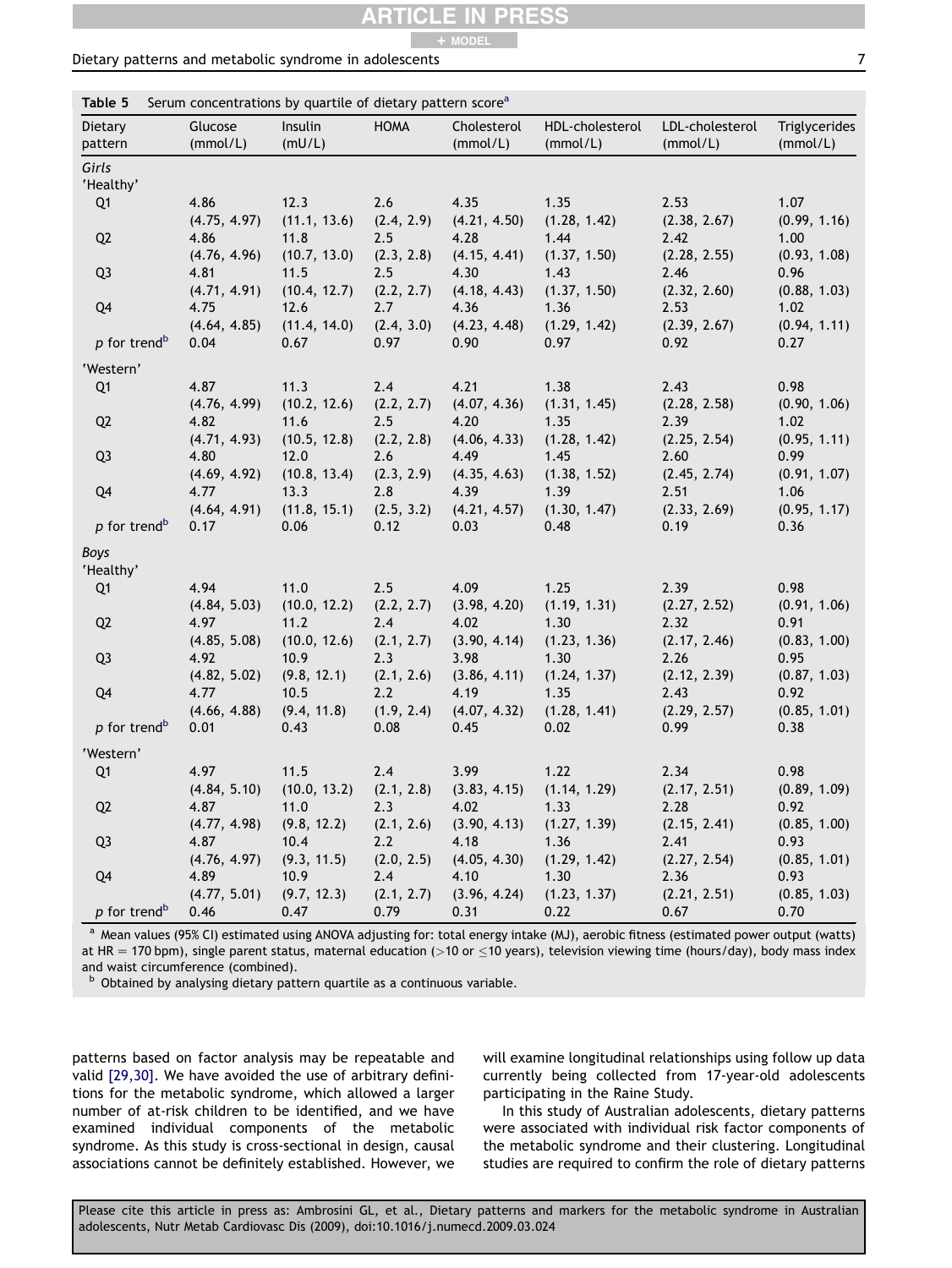<span id="page-9-0"></span>in the development of these risk factors. This information will be invaluable for the development of strategies to reduce risk factor prevalence among adolescents and decrease lifelong risk of chronic disease.

### Conflict of interest

The authors have no conflict of interests.

### Acknowledgements

We are extremely grateful to all families who took part in this study and the entire Raine Study team, including data collectors, cohort managers, data managers, clerical staff, research scientists and volunteers. GLA conducted the statistical analysis, interpreted the data and prepared the manuscript for publication. RCH was responsible for the cluster analysis of metabolic syndrome and contributed to manuscript preparation. TAM contributed to data collection and analysis, interpretation of results and manuscript preparation. NdK, BH and TO'S contributed to the interpretation of the results and manuscript preparation. LJB contributed to study design, data collection and analysis, interpretation of results and manuscript preparation. WHO coordinated and was responsible for the collection of nutrition data and contributed to manuscript preparation.

### Appendix 1

ARTICLE IN PRESS

+ MODEL

Mean BMI, WC and nutrient intakes according to quartile of dietary pattern score.<sup>a</sup>

| Quartile of 'Healthy' pattern score |                |                |                |                |                          |
|-------------------------------------|----------------|----------------|----------------|----------------|--------------------------|
|                                     | $\mathbf{1}$   | $\overline{2}$ | 3              | $\overline{4}$ | p-Value <sup>b</sup>     |
| <b>BMI</b>                          | $21.0 \pm 1.0$ | $20.8 \pm 1.0$ | $20.9 \pm 1.0$ | $21.3 \pm 1.0$ | 0.38                     |
| WC (cm)                             | $75.3 \pm 1.0$ | $74.7 \pm 1.0$ | $74.7 \pm 1.0$ | $75.5 \pm 1.0$ | 0.81                     |
| Total energy                        | $9.1 \pm 0.2$  | $8.8 \pm 0.2$  | $9.7 \pm 0.2$  | $11.0 \pm 0.2$ | $<$ 0.0001               |
| intake (MJ)                         |                |                |                |                |                          |
| % Energy                            | $15.9 \pm 0.1$ | $16.7 \pm 0.1$ | $17.6 \pm 0.1$ | $18.2 \pm 0.1$ | $<$ 0.0001               |
| from protein                        |                |                |                |                |                          |
| % Energy                            | $36.9 \pm 0.3$ | $35.0 \pm 0.3$ | $34.5 \pm 0.3$ | $32.6 \pm 0.3$ | $<$ 0.0001               |
| from total fat                      |                |                |                |                |                          |
| % Energy                            | $16.8 \pm 0.2$ | $15.4 \pm 0.2$ | $15.1 \pm 0.2$ | $13.4 \pm 0.2$ | $<$ 0.0001               |
| from saturated fat                  |                |                |                |                |                          |
| % Energy                            | $5.0\pm0.1$    | $5.3 \pm 0.1$  | $5.3 \pm 0.1$  | $5.7 \pm 0.1$  | < 0.001                  |
| from polyunsaturated fat            |                |                |                |                |                          |
| % Energy                            | $12.9 \pm 0.1$ | $12.2 \pm 0.1$ | $11.9 \pm 0.1$ | $11.1 \pm 0.1$ | < 0.0001                 |
| from monounsaturated fat            |                |                |                |                |                          |
| % Energy                            | $45.0 \pm 0.3$ | $46.0 \pm 0.3$ | $45.6 \pm 0.3$ | $46.9 \pm 0.3$ | < 0.001                  |
| from total carbohydrate             |                |                |                |                |                          |
| % Energy                            | $20.3 \pm 0.2$ | $19.7 \pm 0.2$ | $19.2 \pm 0.2$ | $18.9 \pm 0.2$ | $<$ 0.0001               |
| from starch                         |                |                |                |                |                          |
| % Energy                            | $14.3 \pm 0.3$ | $12.9 \pm 0.3$ | $11.2 \pm 0.3$ | $9.8 \pm 0.3$  | $<$ 0.0001               |
| from refined sugars                 |                |                |                |                |                          |
| % Energy                            | $10.1 \pm 0.3$ | $13.0 \pm 0.3$ | $14.8 \pm 0.3$ | $17.8 \pm 0.3$ | $<$ 0.0001               |
| from natural sugars                 |                |                |                |                |                          |
| Fibre $(g)$                         | $17.8 \pm 0.3$ | $22.2 \pm 0.3$ | $25.1\pm0.3$   | $31.0 \pm 0.3$ | $<$ 0.0001               |
| Total folate (ug)                   | $179 \pm 3$    | $228 \pm 3$    | $261 \pm 3$    | $325 \pm 3$    | $<$ 0.0001               |
| Sodium (mg)                         | $3328 \pm 34$  | $3290 \pm 34$  | $3357 \pm 34$  | $3316 \pm 35$  | 0.87                     |
| Quartile of 'Western' pattern score |                |                |                |                |                          |
|                                     | $\mathbf{1}$   | $\overline{2}$ | 3              | $\overline{4}$ | p-Value <sup>b</sup>     |
| <b>BMI</b>                          | $20.6 \pm 1.0$ | $21.0 \pm 1.0$ | $21.0 \pm 1.0$ | $21.4\pm1.0$   | 0.09                     |
| WC (cm)                             | $73.7 \pm 1.0$ | $75.5 \pm 1.0$ | $74.8 \pm 1.0$ | $76.2 \pm 1.0$ | 0.07                     |
| Total energy                        | $7.1 \pm 0.1$  | $8.7 \pm 0.1$  | $10.0 \pm 0.1$ | $12.8 \pm 0.1$ | $<$ 0.0001               |
| intake (MJ)                         |                |                |                |                |                          |
| % Energy                            | $17.2 \pm 0.2$ | $17.2 \pm 0.2$ | $17.1 \pm 0.2$ | $16.9 \pm 0.2$ | 0.29                     |
| from protein                        |                |                |                |                |                          |
| % Energy                            | $32.2 \pm 0.3$ | $34.2 \pm 0.3$ | $35.4 \pm 0.3$ | $37.1 \pm 0.4$ | $<$ 0.0001               |
| from total fat                      |                |                |                |                |                          |
|                                     |                |                |                |                |                          |
|                                     |                |                |                |                | (continued on next page) |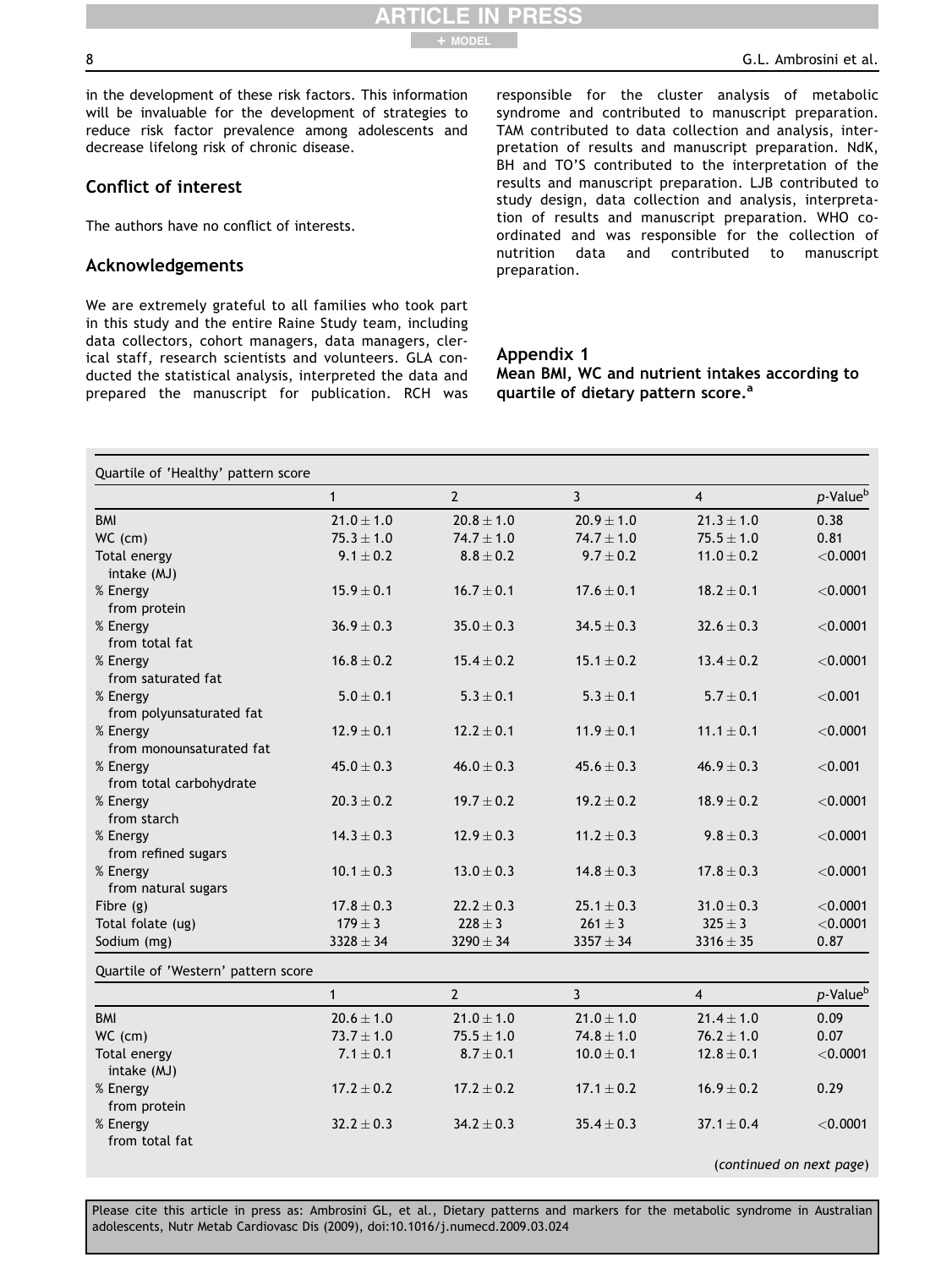### ARTICLE IN PRESS + MODEL

### <span id="page-10-0"></span>Dietary patterns and metabolic syndrome in adolescents

| ×            |
|--------------|
| I<br>I<br>۰. |
|              |

| (continued)                         |                |                |                |                |                      |  |  |
|-------------------------------------|----------------|----------------|----------------|----------------|----------------------|--|--|
| Quartile of 'Western' pattern score |                |                |                |                |                      |  |  |
|                                     |                | $\overline{2}$ | 3              | 4              | p-Value <sup>b</sup> |  |  |
| % Energy                            | $14.0 \pm 0.2$ | $14.8 \pm 0.2$ | $15.5 \pm 0.2$ | $16.3 \pm 0.2$ | $<$ 0.0001           |  |  |
| from saturated fat                  |                |                |                |                |                      |  |  |
| % Energy                            | $5.4 \pm 0.1$  | $5.5 + 0.1$    | $5.3 + 0.1$    | $5.1 \pm 0.1$  | 0.11                 |  |  |
| from polyunsaturated fat            |                |                |                |                |                      |  |  |
| % Energy                            | $10.7 \pm 0.1$ | $11.8 \pm 0.1$ | $12.4 \pm 0.1$ | $13.2 \pm 0.1$ | $<$ 0.0001           |  |  |
| from monounsaturated fat            |                |                |                |                |                      |  |  |
| % Energy                            | $48.2 + 0.3$   | $46.3 + 0.3$   | $45.2 + 0.3$   | $43.9 + 0.4$   | < 0.0001             |  |  |
| from total carbohydrate             |                |                |                |                |                      |  |  |
| % Energy                            | $19.1 \pm 0.2$ | $19.3 + 0.2$   | $19.6 \pm 0.2$ | $20.1 + 0.2$   | 0.01                 |  |  |
| from starch                         |                |                |                |                |                      |  |  |
| % Energy                            | $9.6 \pm 0.3$  | $11.5 \pm 0.3$ | $12.5 + 0.3$   | $14.7 + 0.3$   | < 0.0001             |  |  |
| from refined sugars                 |                |                |                |                |                      |  |  |
| % Energy                            | $18.9 \pm 0.3$ | $15.1 \pm 0.3$ | $12.8 \pm 0.3$ | $8.9 \pm 0.3$  | < 0.0001             |  |  |
| from natural sugars                 |                |                |                |                |                      |  |  |
| Fibre $(g)$                         | $27.6 \pm 0.4$ | $25.2 + 0.4$   | $23.0 + 0.4$   | $20.2 + 0.5$   | $<$ 0.0001           |  |  |
| Total folate (ug)                   | $292 \pm 5$    | $265 + 4$      | $240 + 4$      | $196 \pm 5$    | < 0.0001             |  |  |
| Sodium (mg)                         | $3074 \pm 37$  | $3200 \pm 33$  | $3348 \pm 34$  | $3665 \pm 40$  | $<$ 0.0001           |  |  |

<sup>a</sup> Mean  $\pm$  SE adjusted for total energy intake (ANOVA).<br><sup>b</sup> p-Value for trend (ANOVA F statistic).

### References

- [1] Daniels SR, Greer FR, the American Academy of Pediatrics Committee on Nutrition. Lipid screening and cardiovascular health in childhood. Pediatrics 2008;122:198-208.
- [2] De Ferranti SD, Osganian SK. Epidemiology of paediatric metabolic syndrome and type 2 diabetes mellitus. Diab Vasc Dis Res 2007;4:283-4.
- [3] Eckel RH, Grundy SM, Zimmet PZ. The metabolic syndrome. Lancet 2005;365:1415-28.
- [4] Nicklas TA, Webber LS, Thompson B, Berenson GS. A multivariate model for assessing eating patterns and their relationship to cardiovascular risk factors: the Bogalusa Heart Study. Am J Clin Nutr 1989;49:1320-7.
- [5] McNaughton SA, Ball K, Mishra GD, Crawford DA. Dietary patterns of adolescents and risk of obesity and hypertension. J Nutr 2008;138:364-70.
- [6] Alavian S-M, Motlagh ME, Ardalan G, Motaghian M, Davarpanah AH, Kelishadi R. Hypertriglyceridemic waist phenotype and associated lifestyle factors in a national population of youths: CASPIAN Study. J Trop Pediatr 2008;54:169-77.
- [7] Kelishadi R, Gouya MM, Adeli K, Ardalan G, Gheiratmand R, Majdzadeh R, et al. Factors associated with the metabolic syndrome in a national sample of youths: CASPIAN Study. Nutr Metab Cardiovasc Dis 2008;18:461-70. doi: 10.1016/j.numecd.2007.02.014.
- [8] Pan Y, Pratt CA. Metabolic syndrome and its association with diet and physical activity in US adolescents. J Am Diet Assoc 2008;108:276-86.
- [9] Hu FB. Dietary pattern analysis: a new direction in nutritional epidemiology. Curr Opin Lipidol 2002;13:3-9.
- [10] Newnham JP, Evans SF, Michael CA, Stanley JF, Landau LI. Effects of frequent ultrasound during pregnancy  $-$  a randomised controlled trial. Lancet 1993;342:887-91.
- [11] Ambrosini GL, Oddy WH, Robinson M, O'Sullivan TA, Hands BP, de Klerk NH, et al. Adolescent dietary patterns are associated with lifestyle and family psycho-social factors. Public Health

Nutr January 23, 2009;. doi:10.1017/S1368980008004618 (published online ahead of print).

- [12] SAS Institute Incorporated. SAS for Windows. v9.1.3. Cary, NC, USA: SAS Institute Incorporated; 2002-2003.
- [13] Atabek ME, Pirgon O. Assessment of insulin sensitivity from measurements in fasting state and during an oral glucose tolerance test in obese children. J Pediatr Endocrinol Metab 2007;20:187-95.
- [14] Huang RC, Mori T, Burke V, Newnham J, Stanley F, Landau L, et al. Synergy between adiposity, insulin resistance, metabolic risk factors and inflammation in adolescents. Diabetes Care 2009;32:695-701.
- [15] Hands B, Larkin D, Parker H, Straker L, Perry M. The relationship among physical activity, motor competence and health-related fitness in 14-year-old adolescents. Scand J Med Sci Sports August 5, 2008;. doi:10.1111/j.1600- 0838.2008.00847.x (published online ahead of print).
- [16] Janssen I, Katzmarzyk PT, Srinivasan SR, Chen W, Malina RM, Bouchard C, et al. Combined influence of body mass index and waist circumference on coronary artery disease risk factors among children and adolescents. Pediatrics 2005;115:1623-30.
- [17] Garnett SP, Baur LA, Srinivasan S, Lee JW, Cowell CT. Body mass index and waist circumference in midchildhood and adverse cardiovascular disease risk clustering in adolescence. Am J Clin Nutr 2007;86:549-55.
- [18] Cole TJ, Bellizzi MC, Flegal KM, Dietz WH. Establishing a standard definition for child overweight and obesity worldwide: international survey. BMJ 2000;320:1240 $-3$ .
- [19] Taylor RW, Jones IE, Williams SM, Goulding A. Evaluation of waist circumference, waist-to-hip ratio, and the conicity index as screening tools for high trunk fat mass, as measured by dual-energy X-ray absorptiometry, in children aged  $3-19$ years. Am J Clin Nutr 2000;72:490-5.
- [20] Porte D. Clinical importance of insulin secretion and its interaction with insulin resistance in the treatment of type 2 diabetes mellitus and its complications. Diabetes Metab Res Rev 2001;17:181-8.